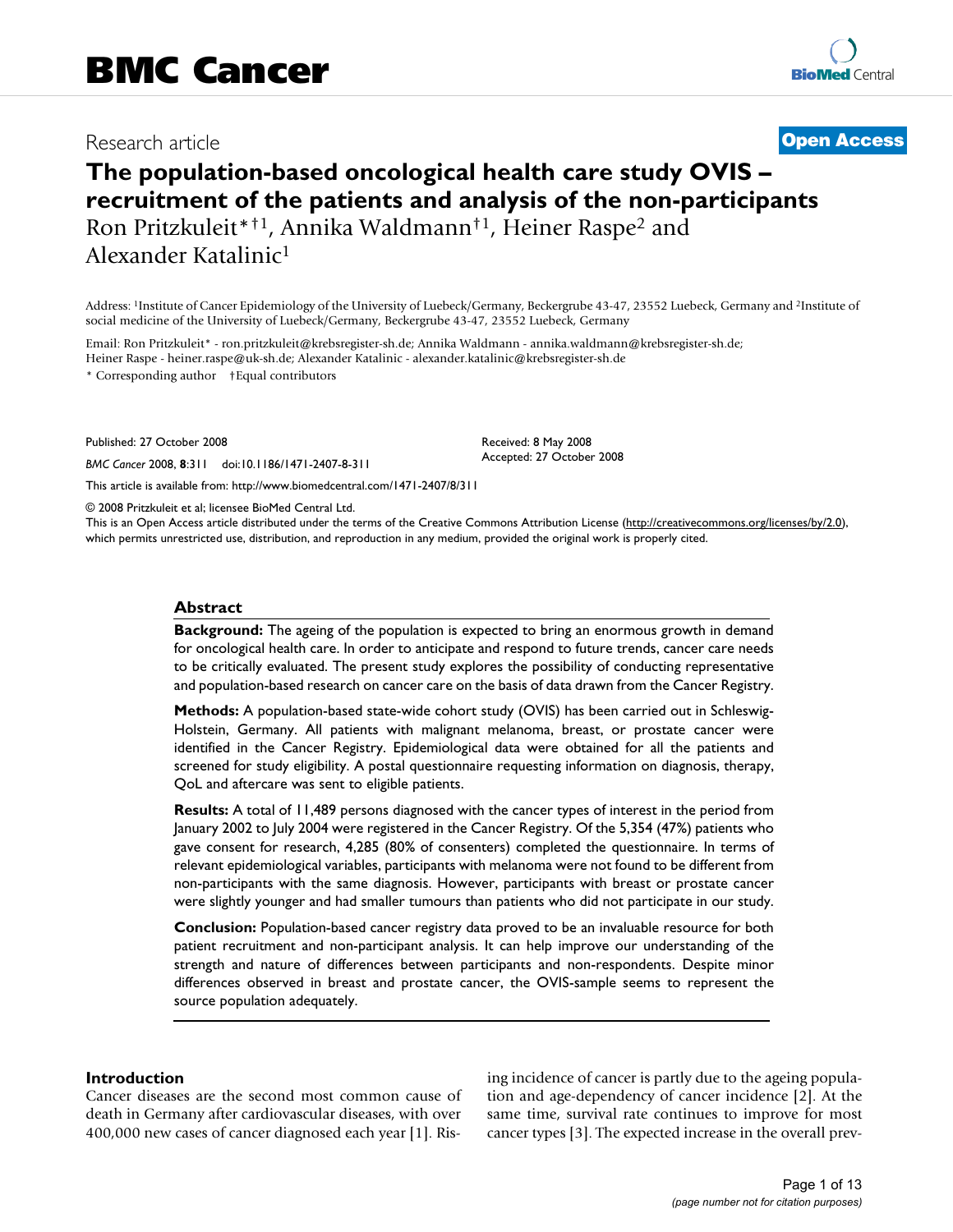alence of cancer will soon require substantially more resources for treatment services of cancer patients. To respond to changing demand for oncological procedures, a systematic investigation of cancer care is indicated. Studies from the USA report great differences in the access to and the quality of health care services existing between patient groups, regions, and health care providers [4-13]. Research from Europe suggests differences in tumour stage at the time of diagnosis [14,15], in demand, quality and adequacy of oncological care [16-20].

The OVIS-study (**O**nkologische **V**ersorgung **I**n **S**chleswig-Holstein) is a state-wide research project aimed to examine possible differences in health care in patients with malignant melanoma, breast or prostate cancer from the patient's perspective. Schleswig-Holstein is the northernmost state of Germany with a population of about 2.8 million and only a marginal difference in age structure as compared to the whole of Germany. The study began in November 2002; the recruitment ended in April 2005.

The aims of the study were:

- to collect and present data on medical care (diagnosis, therapy, rehabilitation, aftercare) in patients with malignant neoplasm of breast or prostate and malignant melanoma of the skin who reside in Schleswig-Holstein, Germany,

- to identify differences in medical care with high prognostic relevance, factors associated with them and the extent to which these differences contribute to the outcome,

- to compare reported information on medical care with other data pools and evidence-based reference data (guidelines, indicators of quality).

The reasons for including patients with breast or prostate cancer and malignant melanoma of the skin can be outlined as follows: the present study is intended to cover both sex-specific tumours and a type of cancer which occurs in both sexes. Priority was given to prevalent cancers and tumours of high public interest. Malignant breast and prostate neoplasms are the most frequent tumours among Germans. The incidence of malignant melanoma of the skin was always comparably small until recently. Over the past decades, the incidence of malignant melanoma has been on the rise, increasing the level of professional and public interest in this type of cancer. For the sake of the survey, the selected tumours should be growing slowly, allowing for a time delay of about 18 months between diagnosis and survey contact. To prevent possible biases in recruitment due to incomplete registration [21,22], registration procedure had to be completed by the time of scientific contact.

Research on medical care makes often use of secondary data. However, the definition of the source population appears to be a major problem in studies with secondary data [15,18,23]. The OVIS-study used the populationbased Cancer Registry of the state Schleswig-Holstein as a data source for recruitment and comparison to the general population (estimation of representativeness).

The data of cancer patients notified to the Cancer Registry was available on request for scientific purposes. The OVIS study had access to both personal and epidemiological data for all patients. Information was drawn from two data sources in the OVIS-study – the Cancer Registry and the questionnaire consisting of a series of questions on received oncological care.

The present paper gives a short account of the basic data and answers the following questions:

- Is it possible to draw a population-based representative sample by recruiting cancer patients for health care research from cancer registries?

- In which way and to what extent do participants of such studies differ in the most important epidemiological characteristics from the source population?

# *Excursus: Healthcare system and cancer registration in Germany*

For a better comprehension of this study, it would be appropriate to briefly review the healthcare system, data privacy protection and cancer registration in Germany.

A societal consensus about how **data privacy** should be protected is reflected in the legal system (right to informational self-determination). Storage of personal data and especially linking of personal data from multiple sources requires informed consent. German citizens are not assigned a lifelong social insurance number or a central population registry number that could be used to establish a link to the information they had provided, which renders it difficult to carry out a population-based analysis.

The **German healthcare system** is highly decentralised:

- federal structures (sixteen states having sole responsibility with different legislation)

- widely independent sectors (inpatient, outpatient, specialists in private practice) with self-administration

- separate sectors of reimbursement – statutory (about 250 statutory health insurance companies) and private insurance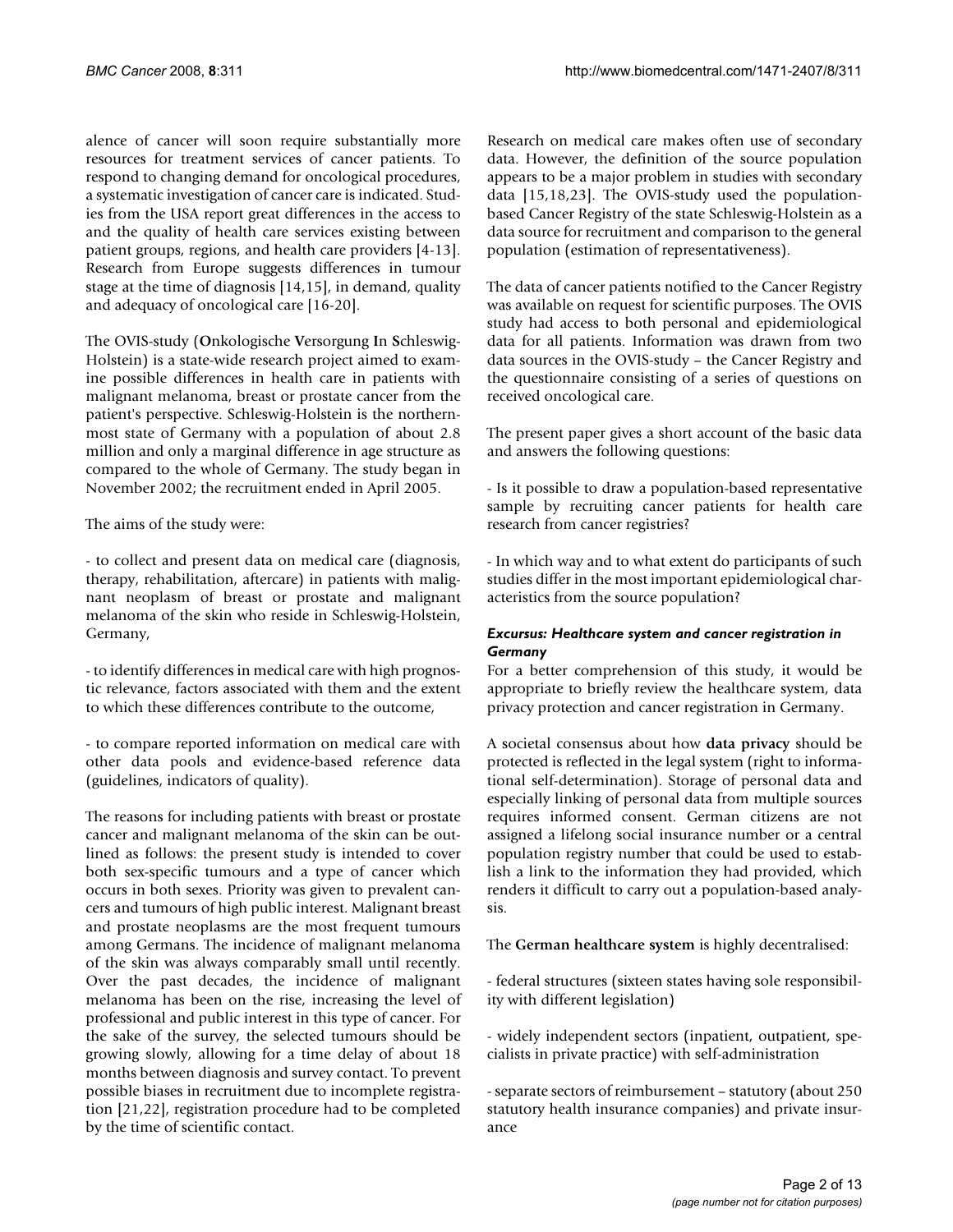There is no systematic exchange of data and no linking between the different sectors, neither on an individual nor on a population-based level. (Full information on treatment is stored in the health insurance data set – accessible to the insured person only – however, person profiles vary significantly from one insurance company to another.)

Although **cancer registration** has a long tradition in some parts of Germany, the mandatory nationwide registration started with the German Cancer Registry Act between 1995 and 1999. All physicians in most states are required to submit a notification to the Cancer Registry of all cancer cases that come to their attention. Cancer registration in Germany is conducted by eleven regional registries regulated by sixteen different cancer registry laws of the federal states. In compliance with data privacy regulations, most registries are divided into two registration offices. The Data Collection Office receives data on cancer patients and is allowed to keep their names, addresses and unique patient numbers, but has to delete medical data. The Data Analysis Office receives anonymous data (no personal data, but a unique number) coupled with medical data from the Data Collection Office. Thus, personal and medical data are kept separately. Linking identifiable individuals to the information they had provided is only possible in case of an informed consent by patient.

# **Methods**

The OVIS study was designed as a population-based statewide cohort study of patients diagnosed with cancer in the period between 2001 and 2003 and reported to the Cancer Registry between January 2002 and July 2004, the primary diagnostic codes being C43, C50 and C6 in the ICD-10 classification. The study protocol was approved by the ethics committee of the University of Luebeck (reference no. 01–010). All subjects agreed to participate on a voluntary basis and gave their written informed consent.

# *Recruitment*

Under state law of Schleswig-Holstein, all instant cancer cases are subject to mandatory notification. Every general practitioner, physician or pathologist in attendance on a person with clinical evidence of cancer is required to report newly diagnosed cancers to the Cancer Registry. The cancer patients about whom they must report have no choice, as the principles of consent does not apply according to law. However, if notification is required, the patient can choose between notification by name and notification by code. In the first case, records of cancer are kept by name in the Cancer Registry. This implies a general consent to be approached to participate in potential research projects. The second choice is coded cancer reporting. Coded identifiers are appended to clinical and personal data (age, sex, place of residence) provided by the patient,

making the patient anonymous. All cases reported solely by pathologist belong to this group.

Patients notified by name to the Cancer Registry, who were assumed to have agreed to participate, were contacted via mail. The invitation included a detailed description of the research project, a study questionnaire, a patient's declaration to participate, a declaration form allowing the study researchers to contact the general practitioner (GP) and a pre-addressed stamped return envelope. Non-respondents were sent a maximum of two reminders (week 4 and week 8 from first mailing). If these attempts did not result in a response, vital status or address were ascertained at the Residence Registration Office. Recruitment mailings were done in four waves at intervals of sixth months between 2003 and 2005. Data were requested from the Cancer Registry four times – once for each wave. This was done to prevent major differences in the time span between diagnosis and contact and to achieve efficient data query from the Cancer Registry.

The following are the criteria for inclusion:

- first tumour diagnosis in the period from 2001–01 to 2004–04

- age in the range of 18 to 85 years at diagnosis
- residence in Schleswig-Holstein at diagnosis
- the ICD-10 primary tumour site codes C43, C50 or C61
- patient is female (in case of breast cancer)

Exclusion criteria used in selection of research subjects:

Deceased cases were retrospectively excluded from the study and were not part of the source population (cohort A in figure 1). The vital status of non-eligible patients (cohort B in figure 1) was partly unknown. Patients notified by death certificates only were excluded (deceased patients). Subjects may only be enrolled in one cancer site of the study: participants qualified for one cancer site were excluded from participation in other cancer sites.

# *Cohorts*

Several cohorts have evolved reflecting different ways of notification to the Cancer Registry and willingness to participate (figure 1). Of all patients kept in the Cancer Registry those patients were excluded who do not meet the inclusion criteria. The remaining patients form the source population (cohort A in figure 1). This cohort divides into the cohort of patients who chose notification by code (in the following referred to as non-eligible patients, cohort B in figure 1) and the cohort reported by name (cohort C –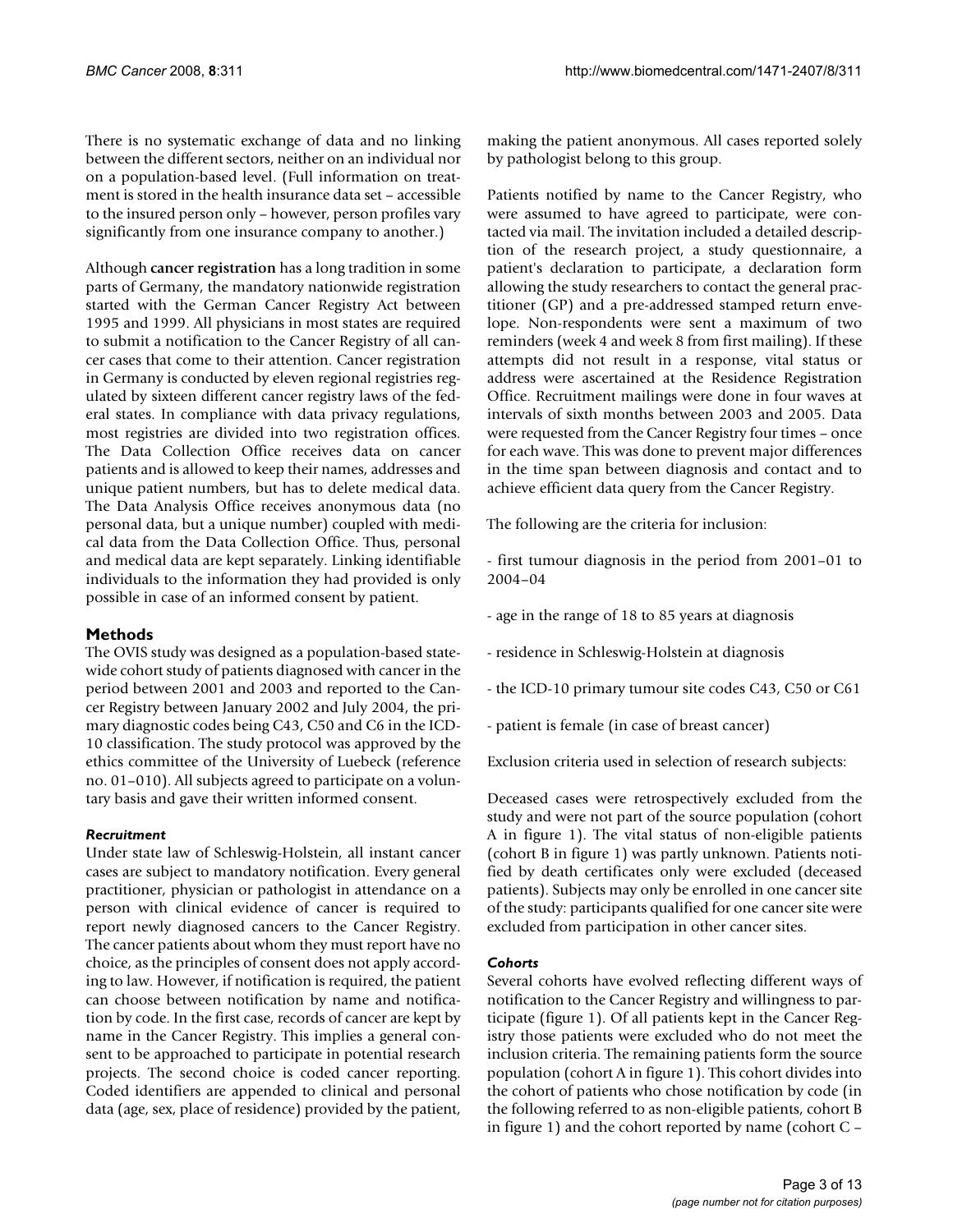

#### **Figure 1 Cohorts of the study.**

referred to as eligible patients). The patients of this latter cohort received the questionnaire. Cohort C was made up of non-respondents (cohort E) and patients who returned the questionnaires (referred to as participants – cohort F). Non-eligible patients (cohort B) and non-respondents (cohort E) form the cohort of non-participants (cohort D) – these were the patients who did not complete the questionnaire. For all cohorts, a relatively small epidemiological data set exists in the Epidemiological Cancer Registry [24]. The data set includes information on diagnosis (ICD-10 coded), histology, tumour stage, age, gender, place of residence, therapies (yes, no), and some other. The above mentioned epidemiological data from the Cancer Registry were used to compare different cohorts.

To assess the representativeness of participants, we compared them to non-participants (cohort D consisting of non-respondents and patients with notification by code) and the source population (cohort A).

# *Rates and comparisons*

Patients had to decide on study participation twice. At notification to the Cancer Registry patients can give a general consent to be invited to participate in research projects. All patients who refused consent and those notified only by pathologist (pathologists can not ask for consent) cannot decide on their cooperation in the second phase, the second phase being participation in the OVIS study. To account for different decision levels, we introduced two participation rates. The study size is the ratio of participants to the source population in percent (cohort F/ cohort A  $*$  100). This ratio can be interpreted as the size of a sample that is activated by recruiting cancer patients from a cancer registry.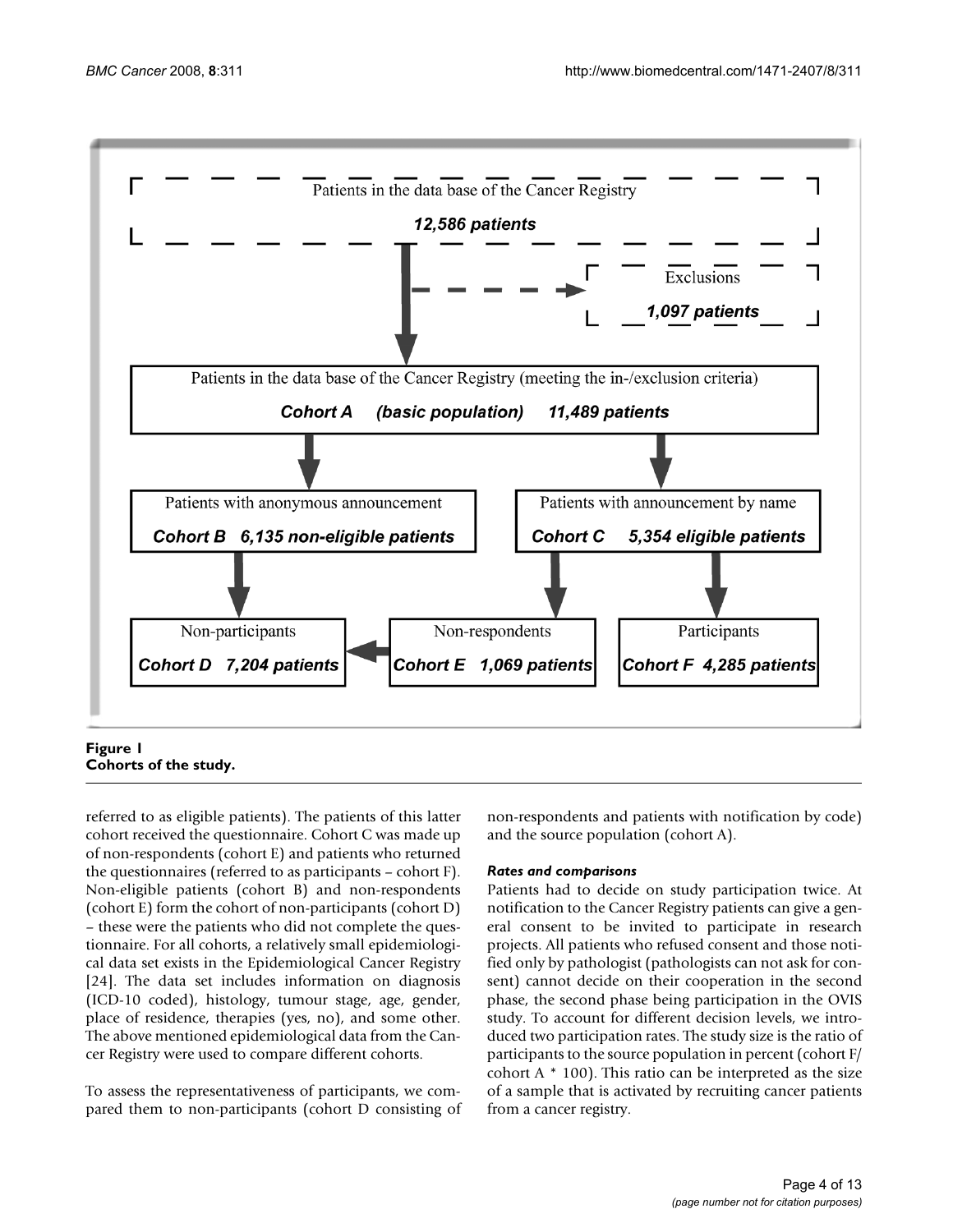The second rate is the ratio of participants to all eligible patients (cohort F/cohort C \* 100). This rate can be interpreted as recruitment efficiency [25]. Both rates have to be stratified by sex (in case of C43) and age (all entities). Age was dichotomised by the median age of the source population (cohort A) for each type of cancer – with "young" meaning an age of less than or equal to the median age and "old" meaning an age above the median age.

Decisive with respect to possible bias is the cooperativeness of patients. The existence and (if necessary) the nature of differences between participants (cohort F) and non-participants (cohort D) has been checked. Participants (cohort F) were compared to non-participants (cohort D) to assess the representativeness of the participating cohort (selection bias). A comparison of participants to the source population was not done by reason that the cohort of participants is not independent from the source population. We used only the epidemiological data from the Cancer Registry for comparison because this data was available for all cohorts. Information provided in the questionnaires were not used to improve data stored in the Cancer Registry, such an improvement could generate a bias since data improvement was not possible for cohort D.

We have intentionally refrained from comparison of participants (cohort F) to non-respondents (cohort E) because the number of non-respondents was small compared to the number of non-eligible patients (cohort B), thus shifting away from the focus on representativeness.

# *Questionnaire and data handling*

Depending on the cancer site, the questionnaire included about 60 questions and requested information on diagnosis, therapy, quality of life, rehabilitation, post-operative treatment, patient's information and socioeconomics. Data obtained from research participants were stored in an Access database. To protect the confidentiality of the information, personal data were separated from study data and password-protected.

Data entry was done by medically trained staff. Range (validity) and logical (plausibility) checks were performed routinely at data entry by the computer program. Any inconsistency or invalid information was verified or corrected manually by data entry staff. Any implausibility within the questionnaires caused by the respondent was corrected by standard procedures (e.g. The questionnaire asked for duration in days and the patient answered in years. We calculated the days.). The quality of data entry was checked by double data entry for a control sample including 5% of all data entries with 179 data fields per single data set. The overall proportion of errors was less than 1%.

## *Used scores, categories and quality of life*

Social status was determined by using a three level model appropriate for Germany [26]. It is an additive sum score made up of three coded items (highest school leaving certificate, occupational status and household net income). Missing values were substituted by the mean of the two other items. If there was more than one missing value, social status was not computed. The score differentiates between three social levels. It can be considered a simplified form of the frequently used Winkler-Index [27] with comparable results in the distribution.

The spatial aspect was a further factor to be considered in the quality of medical care service. Supply may possibly differ between rural and urban areas. Therefore, comparisons were made between these two categories, which are defined by regional planning state law [28].

The global quality of life/health status was assessed using the EORTC QLQ-C30 [29]. According to the EORTC guidelines, the score was transformed linearly and standardized to a scale ranging from 0 to 100.

#### *Statistical methods*

In the present paper, descriptive statistics (absolute and relative frequencies, mean and median values as well as standard deviations) is used to summarize the data. The Chi-Square- and Mann-Whitney U-tests were conducted to analyse differences between participants (cohort F in figure 1) and non-participants (cohort D).

A multivariate approach was applied to exclude interactions between the variables used in the univariate analysis. The following independent variables were included in a binary logistic regression model: surgery [yes, no, unknown], T-category [T1, T2, T3, T4, unknown], spatial category [rural, urban, unknown], age [years], sex [male, female] in case of C43 and hormone therapy [yes, no, unknown] in case of C61. The outcome variable was the variable participant [yes, no]. All cases that were submitted to the Cancer Registry solely by pathologists (C43: 28 cases, C50: 228 cases, C61: 362 cases) had to be excluded from the multivariate analysis because of missing clinical information.

# **Results**

In the period from January 2002 to July 2004, a total of 12,586 patients with breast cancer (5,800; 46.1%), prostate cancer (5,185; 41.2%) and malignant melanoma (1,601; 12.7%) were reported to the Cancer Registry of Schleswig-Holstein. 1,097 patients (8.7%) failed to meet the inclusion criteria and had to be excluded from the study. The excluded patients were 98 cases (6.1%) of reported malignant melanoma, 552 cases (9.5%) of breast cancer, and 447 cases (8.6%) of prostate cancer.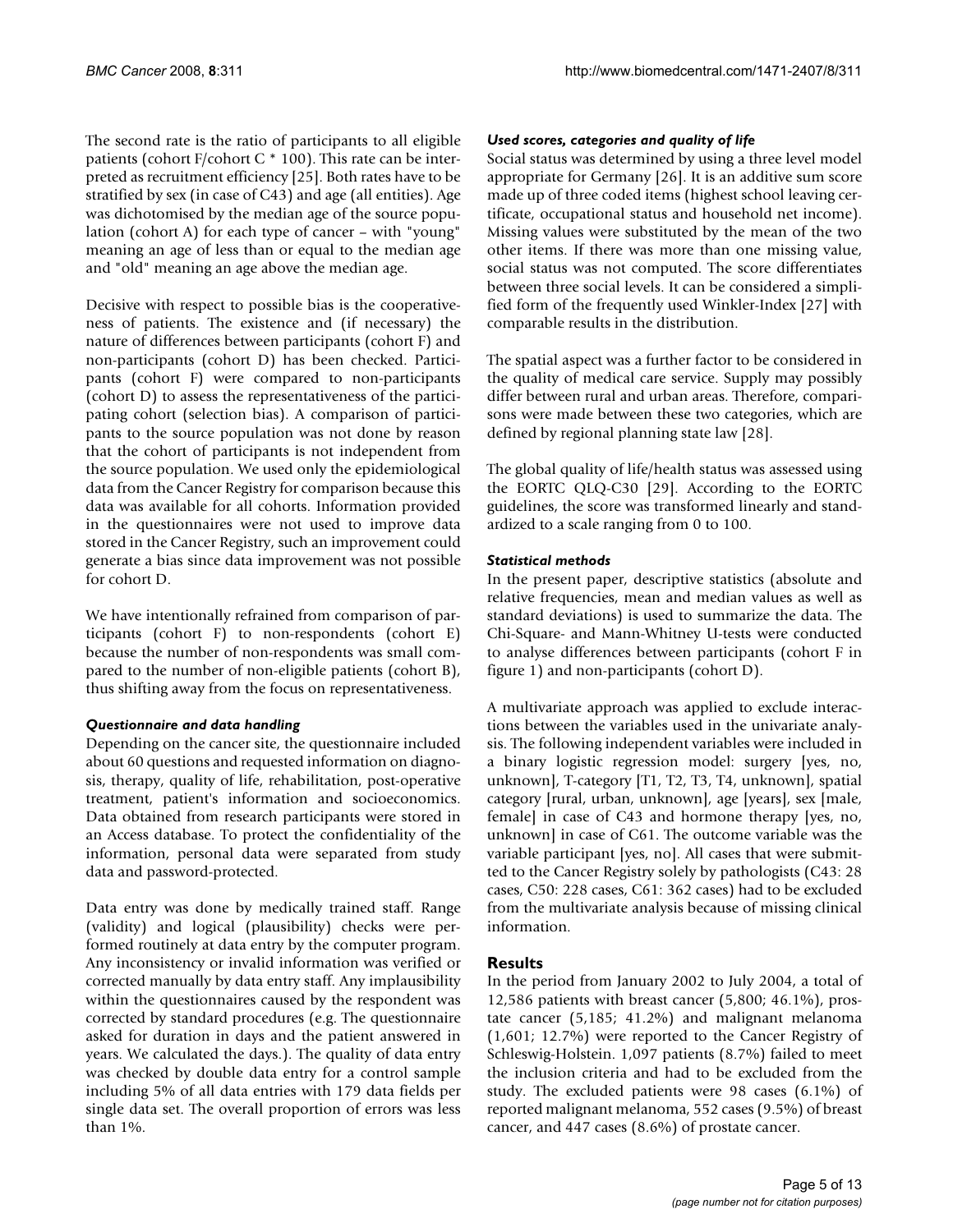The remaining 11,489 patients (91.3% of all notifications) met the inclusion criteria and represent the source population (cohort A in figure 1) of the study. Of those patients who remained in the study, 5,354 patients (46.6%) were eligible for scientific contact (cohort C in table 1).

The study size – as measured by the ratio of participants (cohort F) to the source population (cohort A) – was 37.3% over all tumour entities based on 4,285 completed self-administered questionnaires. Table 1 differentiates the results by the three analyzed tumour entities. Stratification by sex was only appropriate for malignant melanoma: The study size was 42.9% for men and 38.6% for women ( $p = 0.093$ ). After stratification by sex and age, the study size was estimated at  $38.5\%$  for younger ( $\lt$  =  $58$ years) and 46.0% for older (59 years and older) men (p = 0.056) and at 39.0% for younger and 38.0% for older women ( $p = 0.776$ ). In breast cancer patients, the study size amounted to 41.2% for younger women  $\zeta = 61$ years) and 32.2% for older women (62 years and older) (p  $<$  0.001). The study size was 42.7% for younger men ( $<$  = 68 years) and 30.4% for older men (69 years and older) (p < 0.001) in prostate cancer patients.

The recruitment efficiency rate – defined as the ratio of participants (cohort F) to all eligible patients (cohort C) – over all tumour entities reached 80.0%. The recruitment efficiency rate was not different for the sex-specific cohorts. After adjustment for sex and age, the recruitment efficiency rate in melanoma patients was 78.5% for younger and 80.6% for older men ( $p = 0.644$ ) as well as 82.5% for younger and 76.3% for older women ( $p =$ 0.121). The recruitment efficiency rate in breast cancer patients was 85.3% for younger women and 76.5% for older ones ( $p < 0.001$ ).

| Table 1: Case numbers of the cohorts in the study |  |
|---------------------------------------------------|--|
|---------------------------------------------------|--|

In patients with prostate cancer, the recruitment efficiency rate for younger men was 83.3% and 71.6% for older patients, respectively ( $p < 0.001$ ).

# *Characteristics of 4,285 study participants*

Table 2 summarises the characteristics of 4,285 study participants including sociodemographics (age, social status, spatial category) and main aspects of medical care (diagnosis, therapy, rehabilitation, global health status). The median age of patients with malignant melanoma differed between the genders, men being on average 62.5 and women 54.0 years of age ( $p < 0.001$ ). 48.8% of the population of Schleswig-Holstein live in rural and 51.2% in urban areas. This distribution is also present in melanoma and breast cancer patients. Only participants with prostate cancer were more likely to live in an urban area. The median time from diagnosis to survey contact in the context of the OVIS study was 396 days for C43, 525 days for C50 and 481 days for C61, respectively.

# *Non-respondents (cohort E)*

A total of 1,069 patients who were contacted by mail chose to exclude themselves from the proposed study (cohort E in figure 1). The non-respondents were evenly distributed between the three cancer entities accounting for 20% of all eligible patients (table 1). About a quarter of these patients simply did not respond, another 59% returned the questionnaire uncompleted without specifying reasons for not completing the questionnaire and about 5% did not answer for age or health reasons. For 3.6% of all eligible participants, the valid address could not be obtained.

Reasons for non-participation varied only little between the cancer sites. For prostate cancer, we found with 4% a higher value for the category "The study is too complex"/

|                                     | <b>Melanoma</b> |                    | <b>Breast cancer</b> |                   | <b>Prostate cancer</b> |                   |
|-------------------------------------|-----------------|--------------------|----------------------|-------------------|------------------------|-------------------|
|                                     | $\mathsf{N}$    | %                  | N                    | %                 | N                      | %                 |
| Basic population<br>(cohort A)      | 1,503           | 100                | 5,248                | 100               | 4,738                  | 100               |
| non eligible patients<br>(cohort B) | 741             | 49.3               | 2,882                | 54.9              | 2,512                  | 53.0              |
| eligible patients<br>(cohort C)     | 762             | 50.7               | 2,366                | 45.1              | 2,226                  | 47.0              |
| Participants<br>(cohort F)          | 608             | 40.5 $*$<br>[79.8] | 1,927                | $36.7*$<br>[81.4] | 1,750                  | $36.9*$<br>[78.6] |
| Non-respondents<br>(cohort E)       | 154             | 10.2<br>[20.2]     | 439                  | 8.4<br>[18.6]     | 476                    | 10.0<br>$[21.4]$  |
| Non-participants<br>(cohort D)      | 895             | 59.5               | 3,321                | 63.3              | 2,988                  | 63.1              |

\* The value without parenthesis describes the study size (Percentage of the participants to the basic population). The value with parenthesis describes the recruiting efficiency proportion (Percentage of the participants to the eligible patients)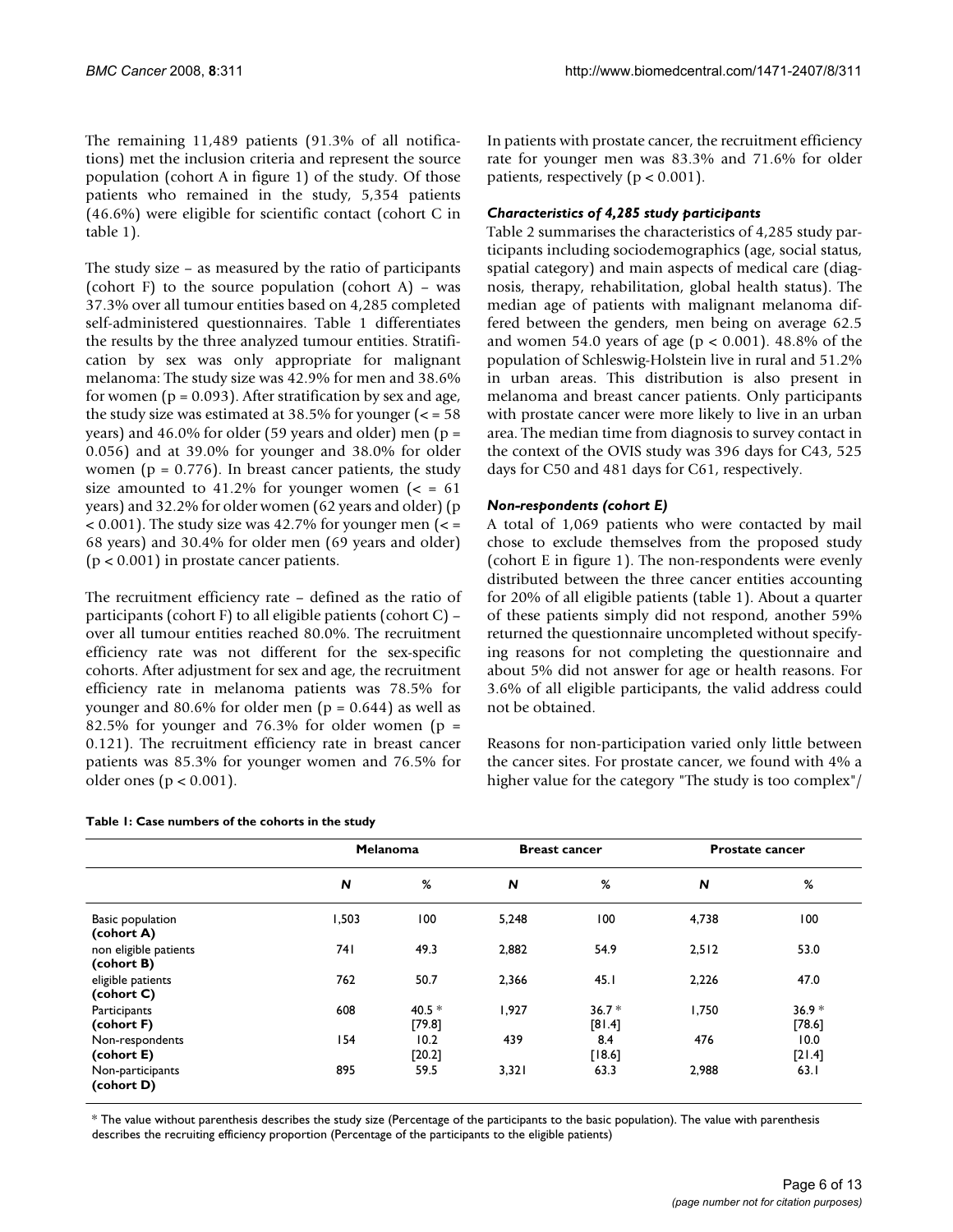#### **Table 2: Characteristics of the participants**

| Variable<br>$(N = 608)$<br>$(N = 1,750)$<br>$(N = 1,927)$<br>Age at first diagnosis [yrs]<br>Mean $\pm$ SD<br>$66.9 \pm 7.0$<br>$55.5 \pm 15.7$<br>$58.8 \pm 11.3$<br>Median<br>59<br>60<br>66<br>Sex [%]<br>Male<br>46.1<br>100<br>-−<br>53.9<br>100<br>Female<br>$\overline{\phantom{a}}$<br>Social level [%]<br>12.4<br>15.6<br>14.0<br>Lower<br>65.0<br>67.9<br>63.4<br>Middle<br>22.6<br>16.5<br>22.6<br>Upper<br>$(N = 589)$<br>$(N = 1,851)$<br>$(N = 1,718)$<br><b>Spatial category [%]</b><br>Rural<br>48.4<br>48.6<br>56.3<br>51.6<br>51.4<br>43.7<br>Urban<br>Time between initial diagnosis and questioning [%]<br>12 months or less<br>42.9<br>18.2<br>23.6<br>12 to 24 months<br>43.4<br>59.5<br>58.7<br>more than 24 months<br>13.7<br>22.3<br>17.7<br>Health insurance [%]<br>7.7<br>4.1<br>9.8<br>Private<br>92.3<br>95.9<br>90.2<br>Statutory<br>$(N = 534)$<br>$(N = 1,743)$<br>$(N = 1,456)$<br>79.4<br>73.5<br>89.5<br>Living with spouse [%]<br>$(N = 606)$<br>$(N = 1,921)$<br>$(N = 1,737)$<br>Detection of cancer [%]<br>9.1<br>By myself or by my partner<br>60.1<br>56.9<br>32.8<br>39.2<br>82.3<br>By a medical examination<br>Other<br>7.1<br>3.9<br>8.6<br>$(N = 594)$<br>$(N = 1,914)$<br>$(N = 1,713)$<br>Surgery [%]<br>99.3<br>98.4<br>70.4<br>$(N = 1,918)$<br>$(N = 1,657)$<br>$(N = 602)$<br>52.3<br>45.1<br>Attendance to a rehabilitation [%]<br>6.4<br>$(N = 598)$<br>$(N = 1,871)$<br>$(N = 1,647)$<br>Global health status (QLQ-C30)<br>Mean $\pm$ SD<br>$74.1 \pm 22.9$<br>$65.5 \pm 22.4$<br>$68.4 \pm 20.8$<br>Median<br>83.3<br>66.7<br>66.7<br>$(N = 593)$<br>$(N = 1,866)$<br>$(N = 1,704)$ | <b>Melanoma</b> | <b>Breast cancer</b> | <b>Prostate cancer</b> |
|---------------------------------------------------------------------------------------------------------------------------------------------------------------------------------------------------------------------------------------------------------------------------------------------------------------------------------------------------------------------------------------------------------------------------------------------------------------------------------------------------------------------------------------------------------------------------------------------------------------------------------------------------------------------------------------------------------------------------------------------------------------------------------------------------------------------------------------------------------------------------------------------------------------------------------------------------------------------------------------------------------------------------------------------------------------------------------------------------------------------------------------------------------------------------------------------------------------------------------------------------------------------------------------------------------------------------------------------------------------------------------------------------------------------------------------------------------------------------------------------------------------------------------------------------------------------------------------------------------------------------------------------|-----------------|----------------------|------------------------|
|                                                                                                                                                                                                                                                                                                                                                                                                                                                                                                                                                                                                                                                                                                                                                                                                                                                                                                                                                                                                                                                                                                                                                                                                                                                                                                                                                                                                                                                                                                                                                                                                                                             |                 |                      |                        |
|                                                                                                                                                                                                                                                                                                                                                                                                                                                                                                                                                                                                                                                                                                                                                                                                                                                                                                                                                                                                                                                                                                                                                                                                                                                                                                                                                                                                                                                                                                                                                                                                                                             |                 |                      |                        |
|                                                                                                                                                                                                                                                                                                                                                                                                                                                                                                                                                                                                                                                                                                                                                                                                                                                                                                                                                                                                                                                                                                                                                                                                                                                                                                                                                                                                                                                                                                                                                                                                                                             |                 |                      |                        |
|                                                                                                                                                                                                                                                                                                                                                                                                                                                                                                                                                                                                                                                                                                                                                                                                                                                                                                                                                                                                                                                                                                                                                                                                                                                                                                                                                                                                                                                                                                                                                                                                                                             |                 |                      |                        |
|                                                                                                                                                                                                                                                                                                                                                                                                                                                                                                                                                                                                                                                                                                                                                                                                                                                                                                                                                                                                                                                                                                                                                                                                                                                                                                                                                                                                                                                                                                                                                                                                                                             |                 |                      |                        |
|                                                                                                                                                                                                                                                                                                                                                                                                                                                                                                                                                                                                                                                                                                                                                                                                                                                                                                                                                                                                                                                                                                                                                                                                                                                                                                                                                                                                                                                                                                                                                                                                                                             |                 |                      |                        |
|                                                                                                                                                                                                                                                                                                                                                                                                                                                                                                                                                                                                                                                                                                                                                                                                                                                                                                                                                                                                                                                                                                                                                                                                                                                                                                                                                                                                                                                                                                                                                                                                                                             |                 |                      |                        |
|                                                                                                                                                                                                                                                                                                                                                                                                                                                                                                                                                                                                                                                                                                                                                                                                                                                                                                                                                                                                                                                                                                                                                                                                                                                                                                                                                                                                                                                                                                                                                                                                                                             |                 |                      |                        |
|                                                                                                                                                                                                                                                                                                                                                                                                                                                                                                                                                                                                                                                                                                                                                                                                                                                                                                                                                                                                                                                                                                                                                                                                                                                                                                                                                                                                                                                                                                                                                                                                                                             |                 |                      |                        |
|                                                                                                                                                                                                                                                                                                                                                                                                                                                                                                                                                                                                                                                                                                                                                                                                                                                                                                                                                                                                                                                                                                                                                                                                                                                                                                                                                                                                                                                                                                                                                                                                                                             |                 |                      |                        |
|                                                                                                                                                                                                                                                                                                                                                                                                                                                                                                                                                                                                                                                                                                                                                                                                                                                                                                                                                                                                                                                                                                                                                                                                                                                                                                                                                                                                                                                                                                                                                                                                                                             |                 |                      |                        |
|                                                                                                                                                                                                                                                                                                                                                                                                                                                                                                                                                                                                                                                                                                                                                                                                                                                                                                                                                                                                                                                                                                                                                                                                                                                                                                                                                                                                                                                                                                                                                                                                                                             |                 |                      |                        |
|                                                                                                                                                                                                                                                                                                                                                                                                                                                                                                                                                                                                                                                                                                                                                                                                                                                                                                                                                                                                                                                                                                                                                                                                                                                                                                                                                                                                                                                                                                                                                                                                                                             |                 |                      |                        |
|                                                                                                                                                                                                                                                                                                                                                                                                                                                                                                                                                                                                                                                                                                                                                                                                                                                                                                                                                                                                                                                                                                                                                                                                                                                                                                                                                                                                                                                                                                                                                                                                                                             |                 |                      |                        |
|                                                                                                                                                                                                                                                                                                                                                                                                                                                                                                                                                                                                                                                                                                                                                                                                                                                                                                                                                                                                                                                                                                                                                                                                                                                                                                                                                                                                                                                                                                                                                                                                                                             |                 |                      |                        |
|                                                                                                                                                                                                                                                                                                                                                                                                                                                                                                                                                                                                                                                                                                                                                                                                                                                                                                                                                                                                                                                                                                                                                                                                                                                                                                                                                                                                                                                                                                                                                                                                                                             |                 |                      |                        |
|                                                                                                                                                                                                                                                                                                                                                                                                                                                                                                                                                                                                                                                                                                                                                                                                                                                                                                                                                                                                                                                                                                                                                                                                                                                                                                                                                                                                                                                                                                                                                                                                                                             |                 |                      |                        |
|                                                                                                                                                                                                                                                                                                                                                                                                                                                                                                                                                                                                                                                                                                                                                                                                                                                                                                                                                                                                                                                                                                                                                                                                                                                                                                                                                                                                                                                                                                                                                                                                                                             |                 |                      |                        |
|                                                                                                                                                                                                                                                                                                                                                                                                                                                                                                                                                                                                                                                                                                                                                                                                                                                                                                                                                                                                                                                                                                                                                                                                                                                                                                                                                                                                                                                                                                                                                                                                                                             |                 |                      |                        |
|                                                                                                                                                                                                                                                                                                                                                                                                                                                                                                                                                                                                                                                                                                                                                                                                                                                                                                                                                                                                                                                                                                                                                                                                                                                                                                                                                                                                                                                                                                                                                                                                                                             |                 |                      |                        |
|                                                                                                                                                                                                                                                                                                                                                                                                                                                                                                                                                                                                                                                                                                                                                                                                                                                                                                                                                                                                                                                                                                                                                                                                                                                                                                                                                                                                                                                                                                                                                                                                                                             |                 |                      |                        |
|                                                                                                                                                                                                                                                                                                                                                                                                                                                                                                                                                                                                                                                                                                                                                                                                                                                                                                                                                                                                                                                                                                                                                                                                                                                                                                                                                                                                                                                                                                                                                                                                                                             |                 |                      |                        |
|                                                                                                                                                                                                                                                                                                                                                                                                                                                                                                                                                                                                                                                                                                                                                                                                                                                                                                                                                                                                                                                                                                                                                                                                                                                                                                                                                                                                                                                                                                                                                                                                                                             |                 |                      |                        |
|                                                                                                                                                                                                                                                                                                                                                                                                                                                                                                                                                                                                                                                                                                                                                                                                                                                                                                                                                                                                                                                                                                                                                                                                                                                                                                                                                                                                                                                                                                                                                                                                                                             |                 |                      |                        |
|                                                                                                                                                                                                                                                                                                                                                                                                                                                                                                                                                                                                                                                                                                                                                                                                                                                                                                                                                                                                                                                                                                                                                                                                                                                                                                                                                                                                                                                                                                                                                                                                                                             |                 |                      |                        |
|                                                                                                                                                                                                                                                                                                                                                                                                                                                                                                                                                                                                                                                                                                                                                                                                                                                                                                                                                                                                                                                                                                                                                                                                                                                                                                                                                                                                                                                                                                                                                                                                                                             |                 |                      |                        |
|                                                                                                                                                                                                                                                                                                                                                                                                                                                                                                                                                                                                                                                                                                                                                                                                                                                                                                                                                                                                                                                                                                                                                                                                                                                                                                                                                                                                                                                                                                                                                                                                                                             |                 |                      |                        |
|                                                                                                                                                                                                                                                                                                                                                                                                                                                                                                                                                                                                                                                                                                                                                                                                                                                                                                                                                                                                                                                                                                                                                                                                                                                                                                                                                                                                                                                                                                                                                                                                                                             |                 |                      |                        |
|                                                                                                                                                                                                                                                                                                                                                                                                                                                                                                                                                                                                                                                                                                                                                                                                                                                                                                                                                                                                                                                                                                                                                                                                                                                                                                                                                                                                                                                                                                                                                                                                                                             |                 |                      |                        |
|                                                                                                                                                                                                                                                                                                                                                                                                                                                                                                                                                                                                                                                                                                                                                                                                                                                                                                                                                                                                                                                                                                                                                                                                                                                                                                                                                                                                                                                                                                                                                                                                                                             |                 |                      |                        |
|                                                                                                                                                                                                                                                                                                                                                                                                                                                                                                                                                                                                                                                                                                                                                                                                                                                                                                                                                                                                                                                                                                                                                                                                                                                                                                                                                                                                                                                                                                                                                                                                                                             |                 |                      |                        |
|                                                                                                                                                                                                                                                                                                                                                                                                                                                                                                                                                                                                                                                                                                                                                                                                                                                                                                                                                                                                                                                                                                                                                                                                                                                                                                                                                                                                                                                                                                                                                                                                                                             |                 |                      |                        |
|                                                                                                                                                                                                                                                                                                                                                                                                                                                                                                                                                                                                                                                                                                                                                                                                                                                                                                                                                                                                                                                                                                                                                                                                                                                                                                                                                                                                                                                                                                                                                                                                                                             |                 |                      |                        |
|                                                                                                                                                                                                                                                                                                                                                                                                                                                                                                                                                                                                                                                                                                                                                                                                                                                                                                                                                                                                                                                                                                                                                                                                                                                                                                                                                                                                                                                                                                                                                                                                                                             |                 |                      |                        |
|                                                                                                                                                                                                                                                                                                                                                                                                                                                                                                                                                                                                                                                                                                                                                                                                                                                                                                                                                                                                                                                                                                                                                                                                                                                                                                                                                                                                                                                                                                                                                                                                                                             |                 |                      |                        |
|                                                                                                                                                                                                                                                                                                                                                                                                                                                                                                                                                                                                                                                                                                                                                                                                                                                                                                                                                                                                                                                                                                                                                                                                                                                                                                                                                                                                                                                                                                                                                                                                                                             |                 |                      |                        |
|                                                                                                                                                                                                                                                                                                                                                                                                                                                                                                                                                                                                                                                                                                                                                                                                                                                                                                                                                                                                                                                                                                                                                                                                                                                                                                                                                                                                                                                                                                                                                                                                                                             |                 |                      |                        |
|                                                                                                                                                                                                                                                                                                                                                                                                                                                                                                                                                                                                                                                                                                                                                                                                                                                                                                                                                                                                                                                                                                                                                                                                                                                                                                                                                                                                                                                                                                                                                                                                                                             |                 |                      |                        |

"not convinced of the sense of the study" (3.2% over all three groups). 3.2% of non-respondents with prostate cancer denied their cancer disease (C50: 0.5%, C43: 1.3%) despite having given a written consent for notification by name to the Cancer Registry. About 1.1% of nonrespondents with breast cancer did not want to be reminded of the disease and declined their participation. The same reason was found in one melanoma patient but seemed to be completely irrelevant for all prostate cancer patients.

# *Comparison of participants to non-participants*

Survey participants (cohort F, figure 1) were compared to non-participants (cohort D) to assess the representativeness of the sample. Figure 2 illustrates the distribution of age in the above specified cohorts with respect to the three cancer entities.

After stratification by sex, no significant differences were found in the age distribution of melanoma patients. The difference in the median age between participants and non-participants was a little higher for men (62.5 years vs. 60.0 years;  $p = 0.141$ ) than for women (54.0 years vs. 53.5) years;  $p = 0.878$ ).

Table 3 summarises further characteristics of participants (cohort F), non-participants (cohort D), and the source population (cohort A). More women than men were registered with malignant melanoma, but men were more likely to be respondents than non-respondents (46.1% vs. 41.7%).

A multivariate analysis was performed for each tumour entity. The results of multivariate analyses were found to be in agreement with the univariate results (table 3) with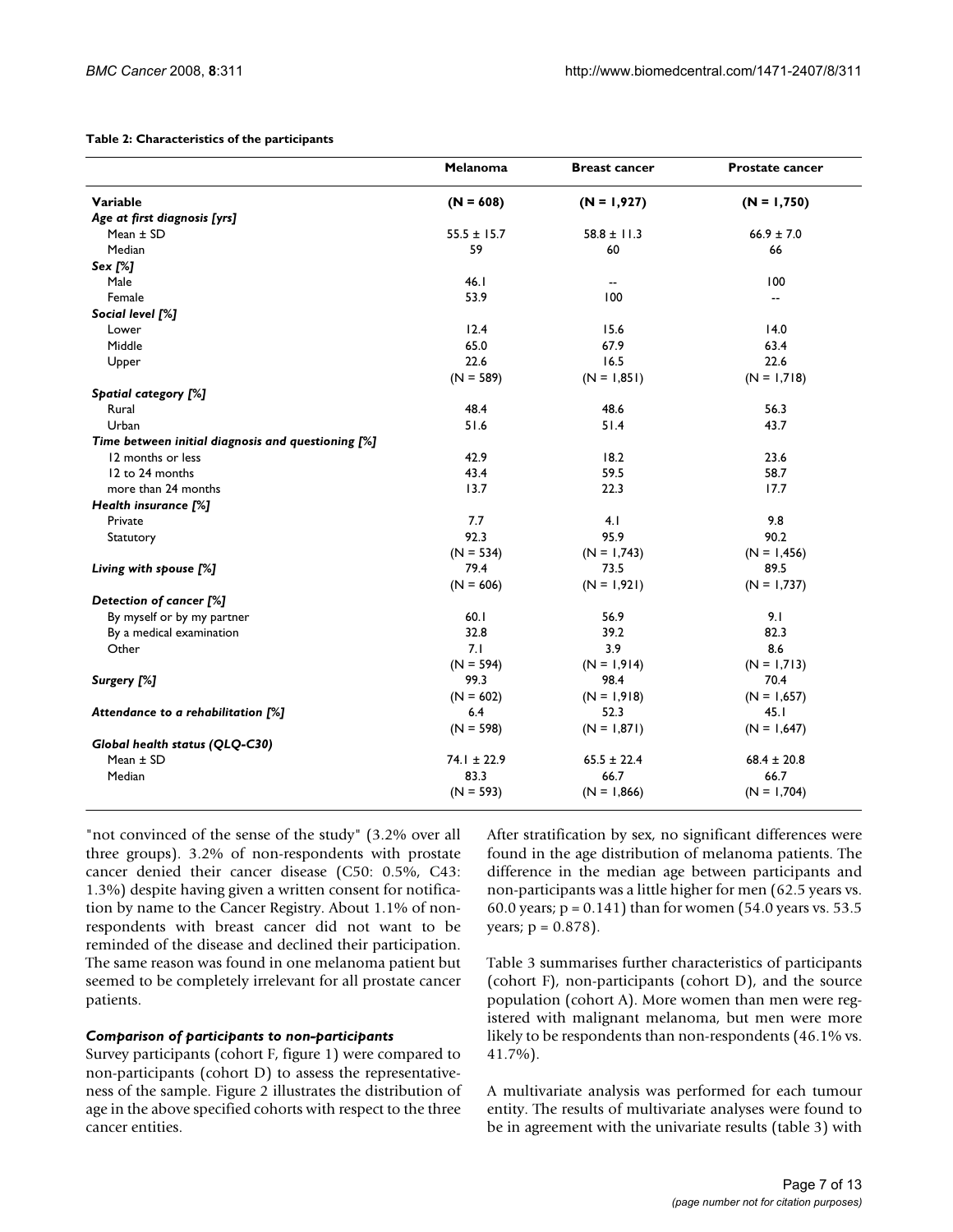

#### **Figure 2**

**Age distribution of the study cohorts**. Significance of the difference between participants (cohort F) and non-participants (cohort D): Melanoma:  $p = 0.341$ ; breast cancer:  $p \le 0.001$ ; prostate cancer:  $p \le 0.001$ .

just one exception – the item "surgery" for prostate cancer was not included in the final model.

#### *Deceased patients*

Patients deceased by the time of survey contact were excluded from the OVIS-study in agreement with the exclusion criteria. The vital status of patients with anonymous notification (cohort B) to the Cancer Registry was unknown, with the consequence that possibly dead could not be excluded from cohort B. In consideration of representativeness issues, some epidemiological characteristics of patients notified by name and deceased by the time of survey (and then excluded) are given in the following. Seventeen patients with malignant melanoma died in the time span between diagnosis and survey contact. Their median age at primary diagnosis was 73 years. The 116 deceased patients with breast cancer (median age 63.5 years) showed the following distribution of the T-category: T1 = 22.4%, T2 = 35.3%, T3 = 13.8%, T4 = 19.8% and unknown = 8.6%. The proportion of operated patients was 81.9%. Deceased prostate cancer patients (n  $= 109$ ) had a median age of 72 years (T1 = 20.2%, T2 = 30.3%, T3 = 15.6%, T4 = 8.3% and unknown = 25.7%), 24.8% were operated (not operated = 32.1%, unknown = 43.1%). A hormone therapy was received by 62.4% (no hormone therapy =  $12.8\%$ , unknown =  $24.8\%$ ).

#### **Discussion**

The aim of the OVIS-study is the presentation and evaluation of the medical care situation of cancer patients diagnosed with malignant melanoma, breast and prostate cancer. In this paper, the data was critically analyzed in terms of representativeness. Possible biases (e.g. selection bias) were identified and have to be considered when evaluating the results of further analyses.

#### *Study approach*

The objective of the OVIS-study is to survey all patients with the neoplasms in question residing in the study area. The population-based approach gives a better guarantee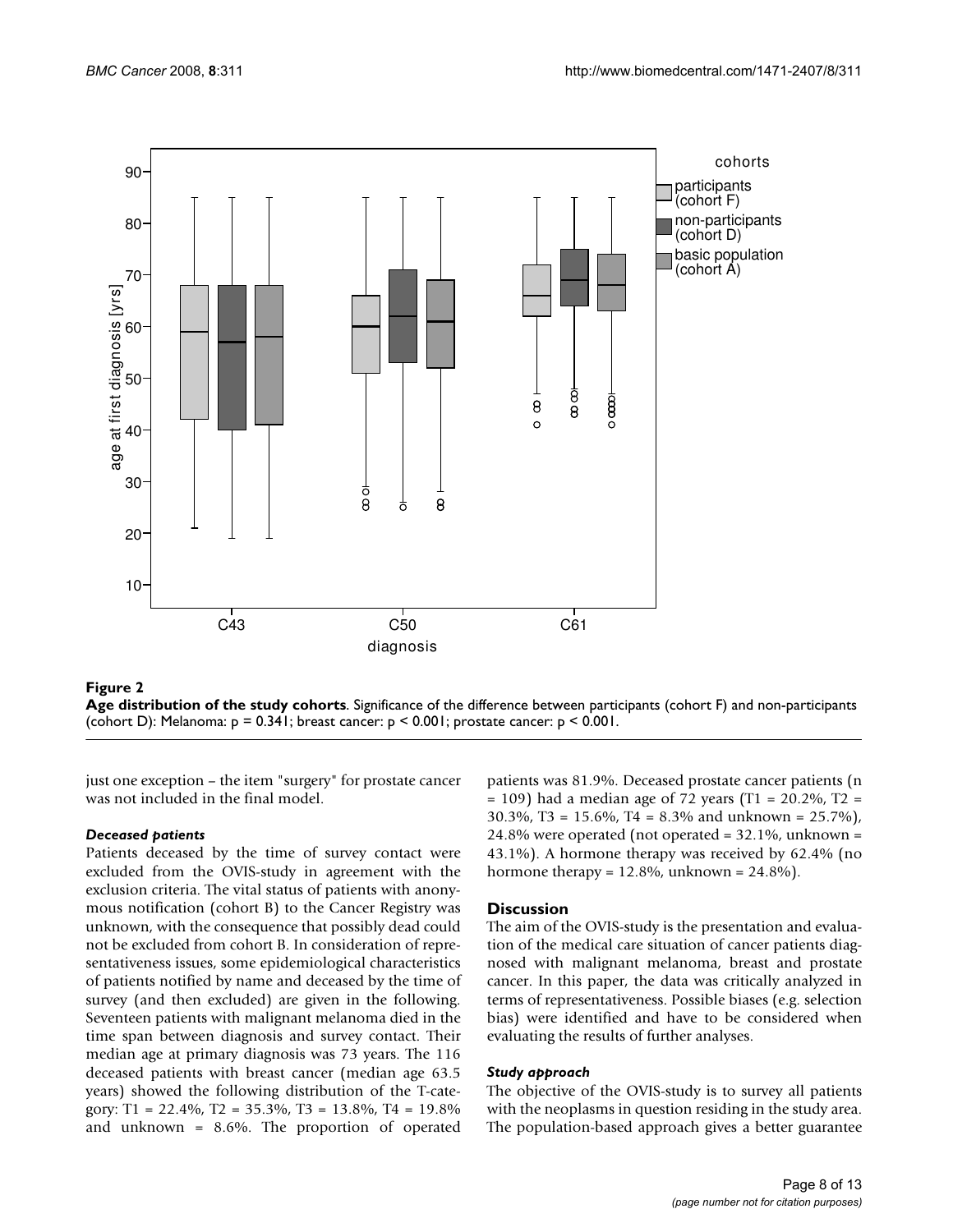| Characteristics      | <b>Basic population</b><br>(cohort A) | <b>Respondents (cohort F)</b> | Non-participants<br>(cohort D) | p-value for difference<br>between cohort F & D |
|----------------------|---------------------------------------|-------------------------------|--------------------------------|------------------------------------------------|
|                      | $\%$                                  | %                             | $\%$                           |                                                |
| Melanoma             |                                       |                               |                                |                                                |
| N                    | 1,503                                 | 608                           | 895                            |                                                |
| Sex                  |                                       |                               |                                | 0.093                                          |
| Male                 | 43.4                                  | 46.1                          | 41.7                           |                                                |
| Female               | 56.6                                  | 53.9                          | 58.3                           |                                                |
| Surgery              |                                       |                               |                                | 0.877                                          |
| Yes                  | 87.9                                  | 88.3                          | 87.6                           |                                                |
| No                   | 0.4                                   | 0.3                           | 0.4                            |                                                |
| Unknown              | 11.7                                  | 11.3                          | 12.0                           |                                                |
| T-category           |                                       |                               |                                | 0.208                                          |
| ΤI                   | 30.9                                  | 30.9                          | 30.8                           |                                                |
| T2                   | 11.8                                  | 10.7                          | 12.5                           |                                                |
| T <sub>3</sub>       | 8.4                                   | 9.0                           | 8.0                            |                                                |
| <b>T4</b>            | 2.7                                   | 1.6                           | 3.4                            |                                                |
| Unknown              | 46.2                                  | 47.7                          | 45.3                           |                                                |
| Spatial category     |                                       |                               |                                | 0.261                                          |
| Rural                | 46.6                                  | 48.4                          | 45.4                           |                                                |
| Urban                | 53.4                                  | 51.6                          | 54.6                           |                                                |
|                      | $(N = 1,500)$                         |                               | $(N = 892)$                    |                                                |
| <b>Breast cancer</b> |                                       |                               |                                |                                                |
| N                    | 5,248                                 | 1,927                         | 3,321                          |                                                |
| Surgery              |                                       |                               |                                | < 0.001                                        |
| Yes                  | 88.8                                  | 93.2                          | 86.3                           |                                                |
| No                   | 1.9                                   | 0.5                           | 2.8                            |                                                |
| Unknown              | 9.2                                   | 6.3                           | 10.9                           |                                                |
| T-category           |                                       |                               |                                | < 0.001                                        |
| ΤI                   | 48.4                                  | 53.8                          | 45.3                           |                                                |
| T <sub>2</sub>       | 34.4                                  | 34.6                          | 34.3                           |                                                |
| T <sub>3</sub>       | 4.8                                   | 4.5                           | 5.0                            |                                                |
| <b>T4</b>            | 6.9                                   | 3.4                           | 9.0                            |                                                |
| Unknown              | 5.4                                   | 3.7                           | 6.4                            |                                                |
| Spatial category     |                                       |                               |                                | < 0.001                                        |
| Rural                | 52.1                                  | 48.6                          | 54.2                           |                                                |
| Urban                | 47.9                                  | 51.4                          | 45.8                           |                                                |
|                      | $(N = 5,228)$                         |                               | $(N = 3,301)$                  |                                                |
| Prostate cancer      |                                       |                               |                                |                                                |
| Ν                    | 4,738                                 | 1,750                         | 2,988                          |                                                |
| Surgery              |                                       |                               |                                | < 0.001                                        |
| Yes                  | 46.3                                  | 56.4                          | 40.5                           |                                                |
| No                   | 19.8                                  | 17.6                          | 21.0                           |                                                |
| Unknown              | 33.9                                  | 26.0                          | 38.5                           |                                                |
| Hormone therapy      |                                       |                               | < 0.001                        |                                                |
| Yes                  | $31.5$                                | 28.2                          | 33.4                           |                                                |
| No                   | 28.2                                  | 34.3                          | 24.6                           |                                                |
| Unknown              | 40.3                                  | 37.4                          | 42.0                           |                                                |
| T-category           |                                       |                               |                                | < 0.001                                        |
| ΤI                   | 15.9                                  | 15.0                          | 16.4                           |                                                |
|                      |                                       |                               |                                |                                                |
| T <sub>2</sub>       | 39.0                                  | 45.8                          | 35.0                           |                                                |
| T3                   | 22.8                                  | 28.5                          | 19.5                           |                                                |
| T <sub>4</sub>       | 1.9                                   | 1.5                           | 2.2                            |                                                |
| Unknown              | 20.4                                  | 9.3                           | 27.0                           |                                                |
| Spatial category     |                                       |                               |                                | 0.124                                          |
| Rural                | 54.8                                  | 56.3                          | 54.0                           |                                                |
| Urban                | 45.2                                  | 43.7                          | 46.0                           |                                                |
|                      | $(N = 4,718)$                         |                               | $(N = 2,968)$                  |                                                |

#### **Table 3: Comparison of epidemiological items between the study cohorts/representativeness**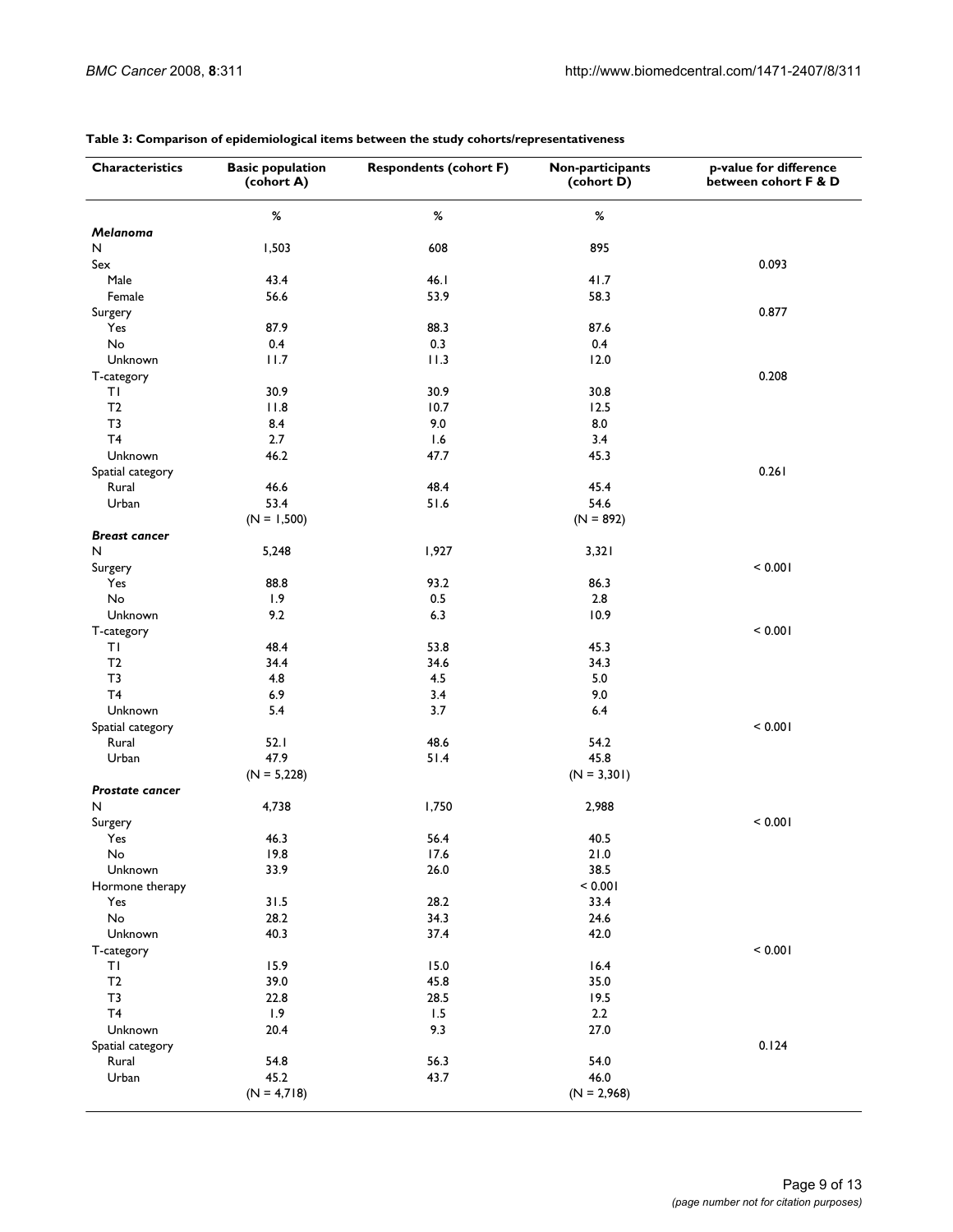that the data is representative and that no systematic exclusions of whole patient groups take place. About 5,000 patients participated in the OVIS-study, thus resulting in adequate numbers for subgroup analysis. Subgroup analyses were essential for description and analysis of medical care and provided answers to questions like: "Does the place of residence determine how medical care is delivered?" and "Do patients utilize medical care differently and what is the outcome?"

Records of cancer from the Epidemiological Cancer Registry were used as a data source for patient recruitment. Two reasons were decisive in this choice. Firstly, the Cancer Registry is the most complete data source for populationbased research. More than 95% of all expected cases of the chosen cancer sites are registered. All other possible data sources (e.g. clinical cancer registries, doctors or unsystematic questionings) are less complete, suggesting a stronger selection bias. Secondly, the already existing epidemiological dataset was available. This dataset is existent not only for patients reported by name to the Cancer Registry but for all patients included in the Registry, which allows comparison between participants and non-participants as well as between participants and the source population. Whereby not only can the representativeness of the sample be estimated, but possible biases can be detected and described in terms of strength and direction.

One of the arguments against the use of cancer registry data for patient recruitment is a time lag of 12 to 18 month between first diagnosis and contact: The delay is due to untimely notification and high processing time (data entry, enquiries, record linkage etc.) inside the Cancer Registry. The counter-argument is that other preponderate problems (e.g. incomplete registration, missing reference population data) might exist, even if other data sources did not have this problem. Two effects result from this time-lag. On the one hand, a survival cohort is questioned – given that the cancer sites of interest have a high relative survival rate (> 90% one-year-survival, [30]), that bias should be small. On the other hand, recall-bias might occur due to the time-lag. However, cancer is thought to be a very traumatic experience that it can be assumed that patients remember diagnosis, therapy and aftercare very well. Few comparative data exist to corroborate this assumption [31-33]. For a small subsample (56 cases) of the OVIS-study, the same data were collected during the hospital stay and again 12 month later, which allowed validity analysis. The analysis showed an excellent concordance between information given during initial hospital stay and 12 months after diagnosis [34]. A smaller time-lag, attributable to early notification by dermatologists in the study region, was observed for malignant melanoma.

#### *Representativeness*

High response rate is a major determinant of representativeness. The recruitment efficiency rate of about 80% achieved in the OVIS-study is adequate and comparable to other studies. It happens to be a little higher than in the investigation of breast cancer patients based on SEER-data that was conducted by Janz et al. [35], and higher than Karakiewicz et al. [36] reported for prostate cancer patients from Quebec, Canada. However, it is lower than response rates reported for patients with breast cancer and melanoma by Lehto et al., based on hospital data in Finland [37]. Arndt et al. from Saarland, Germany, found similar response rates for patients with colorectal cancer [38] and breast cancer [39].

The principal question addressed is whether there are differences between participants (cohort F) and non-participants (cohort D). Consideration of representativeness was a major factor motivating this comparison. To evaluate representativeness, univariate and multivariate approaches were employed to analyze the epidemiological variables. Just minor differences were observed in the results of both approaches (see below).

There is another important aspect to consider when evaluating representativeness. The cohort of participants is a pure survivor cohort, while deceased persons are possibly included in the non-eligible group. Vital status information could only be obtained for patients who were reported by name to the Cancer Registry – according to the exclusion criteria deceased patients were excluded from the OVIS-study. Hence, patients of the cohorts E and F were alive at the time of questioning. In case of notification by code to the Cancer Registry, vital status could not be determined with certainty (exceptions are cases notified by death certificate only – the so called death-certificate-only cases). It might be the case that some anonymously notified patients deceased in the period between diagnosis and survey contact. Deceased (and excluded) patients reported by name were older and had a higher tumour stage compared to respondents. The cohort of non-participants (cohort D) is composed of about 15% non-respondents (cohort E, deceased patients excluded) and about 85% non-eligible patients (cohort B, including an unknown number of deceased patients). Under the well-founded assumptions that cohort B included some (possibly the same proportion of) deceased patients and that these might have similar characteristics as the excluded deceased patients (older, higher tumour stage), it is obvious that the detected and shown differences between participants and non-participants might be statistically more preponderant than in (clinical) reality.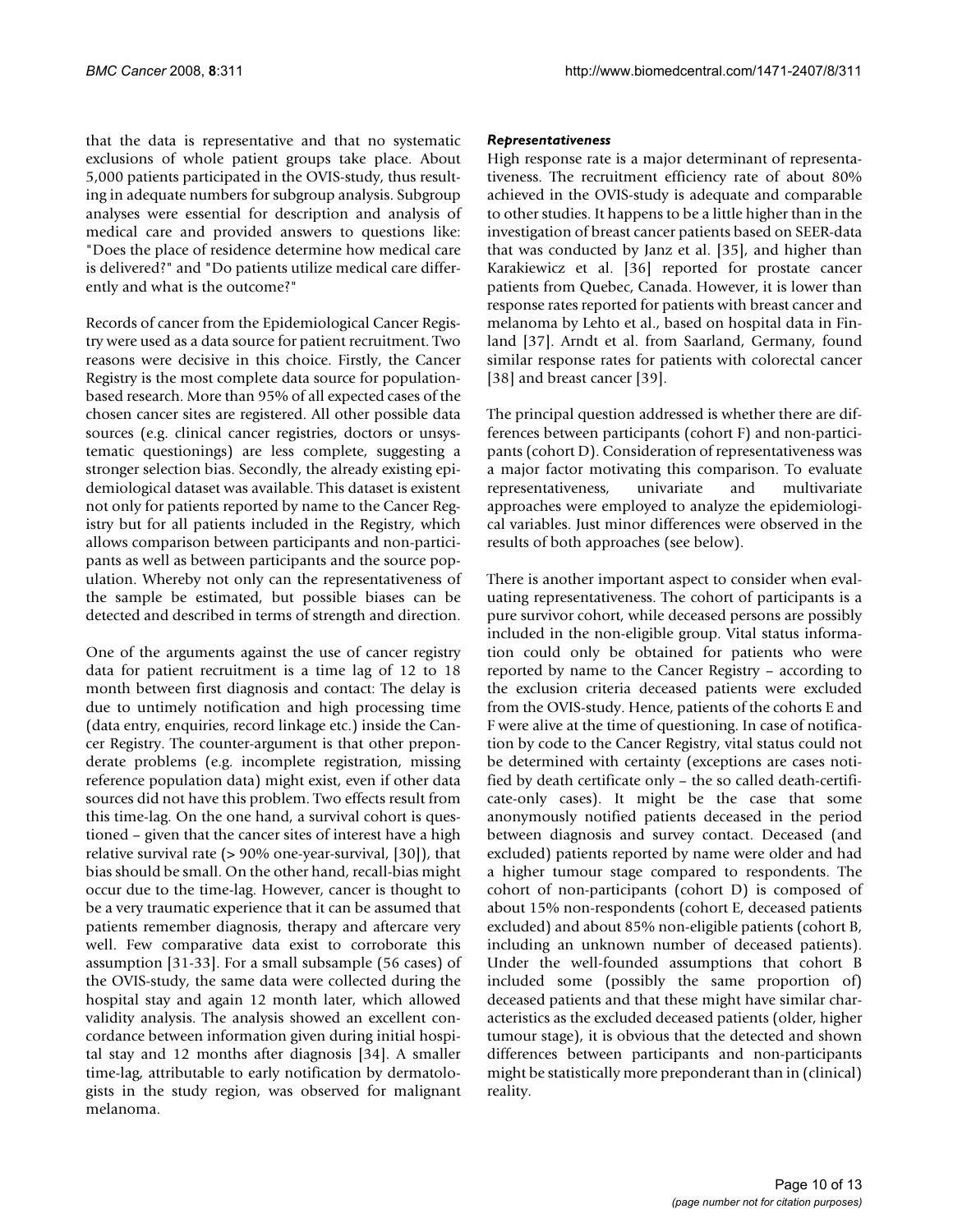Knowing the vital status of all patients would have possibly leaded to minor differences between the cohorts. However, the relevance of this effect is different for the cancer sites in question. It appears to be less pronounced in patients with malignant melanoma for the reason of lower median age and survival probability associated with it. It is most preponderant in prostate cancer patients due to higher age and comorbidities.

## *Malignant Melanoma*

Participants with malignant melanoma were very similar to the source population, with a difference of 2.5 years in median age, men deviating more strongly from the median than women. It can be assumed that a slightly higher response rate in older men (recruitment efficiency rate: 80.6%) brought about this difference. Why older men were more willing to participate remains unclear, but there might be an influence of the variables "living with spouse" and/or "education". On the whole, the observed differences are so small that participants with malignant melanoma in the OVIS-study seem to be a representative sample of the source population.

## *Breast cancer*

In patients with breast neoplasm, participants and nonparticipants differed statistically significantly in every demographic category used to evaluate representativeness. Whether these differences were clinically relevant (leading to an unrepresentative sample) has to be examined. Participants were on average 2 years younger than non-participants, which have to be considered in the interpretation of results. No relevant and systematic influence of age difference on the results of the study could be observed. The variable 'age' is regarded as a confounder in most of the statistical analyses. The same is true for the variable 'tumour stage' (T-category). Here again, the differences are statistically significant. There were nearly no differences found for T2- and T3-category, but participants appeared to have more frequently T1-tumours and less frequently T4-tumours. In further analyses, the T-category will be used as a confounder. In reality, the difference will be less pronounced as expected due to the survival effect (see above). The ratio of deceased (excluded) patients (all notified by name) to all eligible patients (cohort C) was about 5% (116 to 2366+116). Deceased patients were on average 3,5 years older than participants and 1,5 years older than non-respondents and had a considerably higher proportion of T3 and T4 tumours.

As shown in Table 3, nearly all patients had undergone surgery. Due to the study size the observed difference of 7% is statistically significant. This difference can hardly be regarded as clinically relevant as most patients  $(\sim 90\%)$ were operated. It cannot be, however, ignored in specific analyses. The relevance of the variable 'spatial category'

for the representativeness of the sample can not be finally evaluated here. The difference is less pronounced but significant. It could be relevant if substantial regional distinctions were analysed between rural and urban areas. Initiated but not finished analyses do not show such divergences between rural and urban areas. By large, the sample can be regarded as representative with a few limitations that can be controlled (age, tumour stage).

# *Prostate cancer*

Participants with prostate cancer were on average four years older than non-participants. This is a relatively considerable discrepancy, given that the above described survival effect might have a major impact on this cancer site because of the median age of these patients (the median age in the source population was 68 years). Therefore, the real difference should be less pronounced. The ratio of deceased (excluded) patients (all notified by name) to all eligible patients (cohort C) was nearly 5%. Deceased patients were on average 6 years older than participants and 3 years older than non-respondents. They had a higher proportion of T1 and T4 tumours. After exclusion of deceased non-participants (which was not possible, though), the proportion of T4 tumours in non-participants would have been smaller. There is a considerable difference in the category "unknown tumour stage" between participants and non-participants (3 times higher), which can be ascribed to the chosen way of notification. About 12% of non-participants were notified only by laboratory. In such cases, the tumour stage remains largely unknown. Notification by name only by laboratory is impossible. There is no contact to the patient. Notification by name requires necessarily notification by clinician. If only cases with known tumour stage were analyzed, under the assumption that unknown cases were not biased, the differences in the tumour stage distribution between participants and non-participants would be less pronounced. Similarly, the variables "surgery" and "hormone therapy" differed between both cohorts. It seems that operated patients were more willing to participate in the study than patients treated with a hormone therapy. Simply said, patients treated curatively tend to be operated more often and patients treated palliatively were likely to receive a hormone therapy – both are correlated with age and tumour stage. The conclusion to be drawn, therefore, is that the kind of treatment has to be considered in statistical analyses. On the whole, the sample reached a high degree of representativeness for the source population.

The assessment of representativeness in terms of socioeconomic criteria remains incomplete since these variables are not part of the Cancer Registry. One of the objectives of the OVIS-study is to determine whether variables like "living with spouse", "social level", "kind of health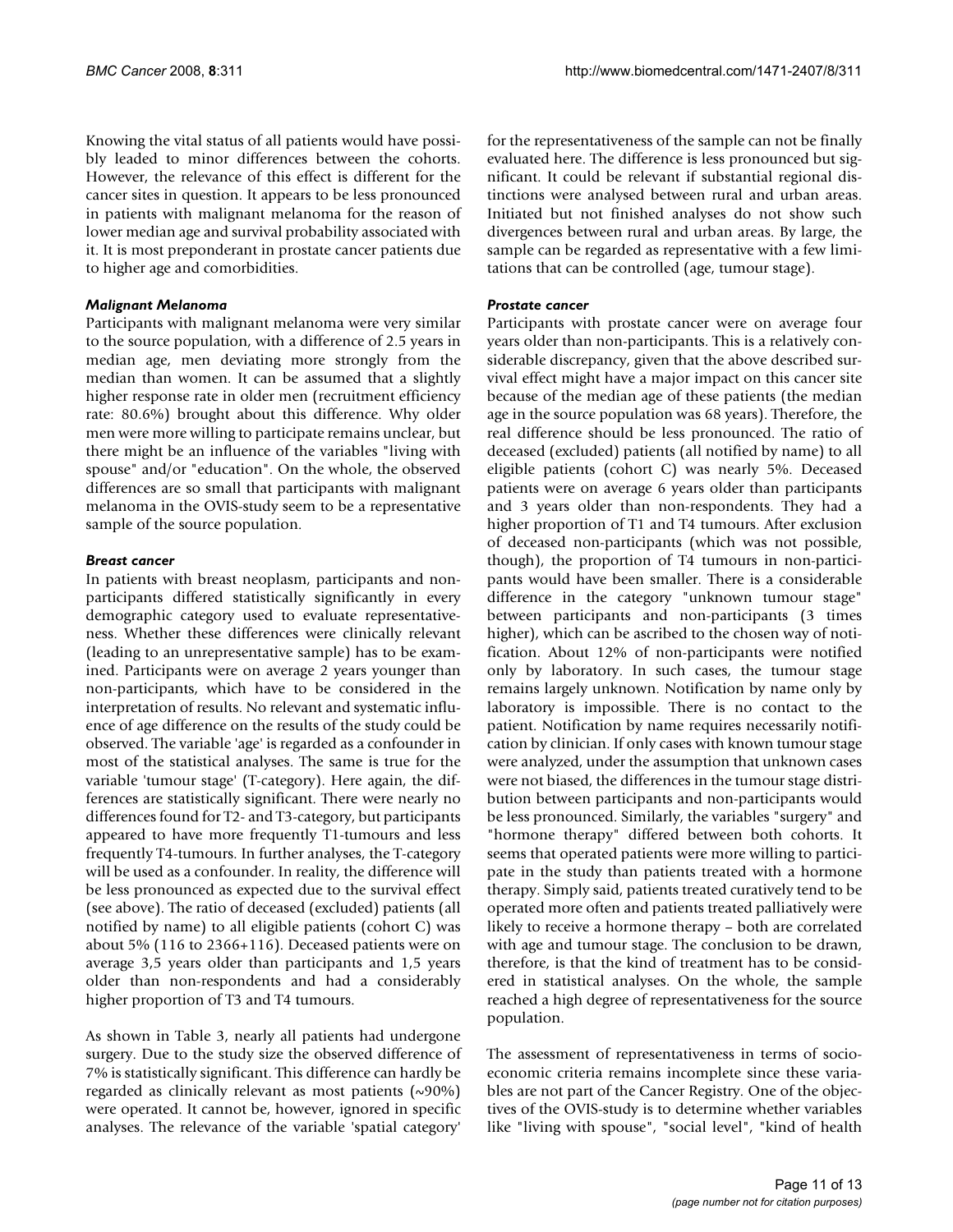insurance" have any effect on medical care in patients with malignant neoplasms.

#### **Conclusion and prospects**

The OVIS-study is one of the largest population-based studies focussing on the situation of medical care of cancer patients in Germany. The Epidemiological Cancer Registry as a data source for recruiting proved to be useful to estimate the extent and nature of bias effects. It could be shown that there were just minor differences between participants and non-participants in terms of age and tumour stage distribution. Hence, both factors allow to be controlled for in further multivariate analyses. It is intended to perform a follow up survey in two years.

#### **Competing interests**

The authors declare that they have no competing interests.

#### **Authors' contributions**

RP; Has been made substantial contributions to acquisition of data, analysis and interpretation of data; Has been involved in drafting the manuscript; Has been given the final approval of the version to be published. AW; Has been made substantial contributions to acquisition of data, analysis and interpretation of data; Has been involved in drafting the manuscript. HR: Has been made substantial contributions to conception and design; Has been involved in revising the manuscript critically for important intellectual content.

AK; Has been made substantial contributions to conception and design; Has been made substantial contributions to acquisition of data, analysis and interpretation of data; Has been involved in revising the manuscript critically for important intellectual content.

#### **Acknowledgements**

We would like to thank the participating patients for their engagement and for sharing their cancer stories with us. And we would like to thank Carmen Bartel, Tatjana Burkhardt-Hammer, and Betty Schmidtkunz for their collaboration. Furthermore we thank Birgit Templin for organisation of the study and thank Sebastian Bellin, Stefanie Bielenberg, Jördis Dreckschmidt, Veronika Kleps, Thomas Naumann, Nina Ritterhoff and Carolin Rössler for data entry.

Funding for the OVIS study was provided by the Deutsche Krebshilfe e.V.

#### **References**

- 1. *GEKID Gesellschaft der epidemiologischen Krebsregister in Deutschland e.V. in Zusammenarbeit mit dem Robert Koch-Institut (RKI). Krebs in Deutschland. Häufigkeiten und Trends* 5. überarbeitete, aktualisierte Ausgabe edn. Saarbruecken; 2006.
- 2. **Bevoelkerung Deutschlands bis 2050. Ergebnisse der 10. koordinierten Bevoelkerungsvorausberechnung** [\[https://](https://www-ec.destatis.de/csp/shop/sfg/vollanzeige.csp?ID=1019439) [www-ec.destatis.de/csp/shop/sfg/vollanzeige.csp?ID=1019439](https://www-ec.destatis.de/csp/shop/sfg/vollanzeige.csp?ID=1019439)]
- Schoen DBJ, Goersch B, Haberland J, Ziegler H, Stegmaier C, Eisinger B, Stabenow R: **Entwicklung der Überlebensraten von Krebspatienten in Deutschland.** In *Gesundheitsberichterstattung für Deutschland Schwerpunktbericht* Berlin; 1999.
- 4. Mandelblatt JS, Yabroff KR, Kerner JF: **[Equitable access to cancer](http://www.ncbi.nlm.nih.gov/entrez/query.fcgi?cmd=Retrieve&db=PubMed&dopt=Abstract&list_uids=10590381) [services: A review of barriers to quality care.](http://www.ncbi.nlm.nih.gov/entrez/query.fcgi?cmd=Retrieve&db=PubMed&dopt=Abstract&list_uids=10590381)** *Cancer* 1999, **86:**2378-2390.
- 5. Greenberg CC, Weeks JC, Stain SC: **[Disparities in oncologic sur](http://www.ncbi.nlm.nih.gov/entrez/query.fcgi?cmd=Retrieve&db=PubMed&dopt=Abstract&list_uids=18197450)[gery.](http://www.ncbi.nlm.nih.gov/entrez/query.fcgi?cmd=Retrieve&db=PubMed&dopt=Abstract&list_uids=18197450)** *World J Surg* 2008, **32:**522-528.
- 6. Guo KL: **[Quality of health care in the US managed care sys](http://www.ncbi.nlm.nih.gov/entrez/query.fcgi?cmd=Retrieve&db=PubMed&dopt=Abstract&list_uids=18578210)[tem: comparing and highlighting successful states.](http://www.ncbi.nlm.nih.gov/entrez/query.fcgi?cmd=Retrieve&db=PubMed&dopt=Abstract&list_uids=18578210)** *Int J Health Care Qual Assur* 2008, **21:**236-248.
- 7. Williams SC, Schmaltz SP, Morton DJ, Koss RG, Loeb JM: **[Quality of](http://www.ncbi.nlm.nih.gov/entrez/query.fcgi?cmd=Retrieve&db=PubMed&dopt=Abstract&list_uids=16034011) [care in U.S. hospitals as reflected by standardized measures,](http://www.ncbi.nlm.nih.gov/entrez/query.fcgi?cmd=Retrieve&db=PubMed&dopt=Abstract&list_uids=16034011) [2002–2004.](http://www.ncbi.nlm.nih.gov/entrez/query.fcgi?cmd=Retrieve&db=PubMed&dopt=Abstract&list_uids=16034011)** *N Engl J Med* 2005, **353:**255-264.
- 8. Mandelblatt JS, Ganz PA, Kahn KL: **[Proposed agenda for the](http://www.ncbi.nlm.nih.gov/entrez/query.fcgi?cmd=Retrieve&db=PubMed&dopt=Abstract&list_uids=10561329) [measurement of quality-of-care outcomes in oncology prac](http://www.ncbi.nlm.nih.gov/entrez/query.fcgi?cmd=Retrieve&db=PubMed&dopt=Abstract&list_uids=10561329)[tice.](http://www.ncbi.nlm.nih.gov/entrez/query.fcgi?cmd=Retrieve&db=PubMed&dopt=Abstract&list_uids=10561329)** *J Clin Oncol* 1999, **17:**2614-2622.
- 9. Malin JL, Asch SM, Kerr EA, McGlynn EA: **[Evaluating the quality of](http://www.ncbi.nlm.nih.gov/entrez/query.fcgi?cmd=Retrieve&db=PubMed&dopt=Abstract&list_uids=10649266) [cancer care: development of cancer quality indicators for a](http://www.ncbi.nlm.nih.gov/entrez/query.fcgi?cmd=Retrieve&db=PubMed&dopt=Abstract&list_uids=10649266) [global quality assessment tool.](http://www.ncbi.nlm.nih.gov/entrez/query.fcgi?cmd=Retrieve&db=PubMed&dopt=Abstract&list_uids=10649266)** *Cancer* 2000, **88:**701-707.
- 10. McElroy JA, Remington PL, Gangnon RE, Hariharan L, Andersen LD: **[Identifying geographic disparities in the early detection of](http://www.ncbi.nlm.nih.gov/entrez/query.fcgi?cmd=Retrieve&db=PubMed&dopt=Abstract&list_uids=16356363) [breast cancer using a geographic information system.](http://www.ncbi.nlm.nih.gov/entrez/query.fcgi?cmd=Retrieve&db=PubMed&dopt=Abstract&list_uids=16356363)** *Prev Chronic Dis* 2006, **3:**A10.
- 11. Smigal C, Jemal A, Ward E, Cokkinides V, Smith R, Howe HL, Thun M: **[Trends in breast cancer by race and ethnicity: update](http://www.ncbi.nlm.nih.gov/entrez/query.fcgi?cmd=Retrieve&db=PubMed&dopt=Abstract&list_uids=16737949) [2006.](http://www.ncbi.nlm.nih.gov/entrez/query.fcgi?cmd=Retrieve&db=PubMed&dopt=Abstract&list_uids=16737949)** *CA Cancer J Clin* 2006, **56:**168-183.
- 12. Jerome-D'Emilia B, Begun JW: **[Diffusion of breast conserving sur](http://www.ncbi.nlm.nih.gov/entrez/query.fcgi?cmd=Retrieve&db=PubMed&dopt=Abstract&list_uids=15482874)[gery in medical communities.](http://www.ncbi.nlm.nih.gov/entrez/query.fcgi?cmd=Retrieve&db=PubMed&dopt=Abstract&list_uids=15482874)** *Soc Sci Med* 2005, **60:**143-151.
- 13. Gomez SL, France AM, Lee MM: **[Socioeconomic status, immigra](http://www.ncbi.nlm.nih.gov/entrez/query.fcgi?cmd=Retrieve&db=PubMed&dopt=Abstract&list_uids=15002933)[tion/acculturation, and ethnic variations in breast conserving](http://www.ncbi.nlm.nih.gov/entrez/query.fcgi?cmd=Retrieve&db=PubMed&dopt=Abstract&list_uids=15002933) [surgery, San Francisco Bay area.](http://www.ncbi.nlm.nih.gov/entrez/query.fcgi?cmd=Retrieve&db=PubMed&dopt=Abstract&list_uids=15002933)** *Ethn Dis* 2004, **14:**134-140.
- 14. Burgess CC, Ramirez AJ, Richards MA, Love SB: **[Who and what](http://www.ncbi.nlm.nih.gov/entrez/query.fcgi?cmd=Retrieve&db=PubMed&dopt=Abstract&list_uids=9579844) [influences delayed presentation in breast cancer?](http://www.ncbi.nlm.nih.gov/entrez/query.fcgi?cmd=Retrieve&db=PubMed&dopt=Abstract&list_uids=9579844)** *Br J Cancer* 1998, **77:**1343-1348.
- 15. Arndt V, Sturmer T, Stegmaier C, Ziegler H, Dhom G, Brenner H: **[Socio-demographic factors, health behavior and late-stage](http://www.ncbi.nlm.nih.gov/entrez/query.fcgi?cmd=Retrieve&db=PubMed&dopt=Abstract&list_uids=11438413) diagnosis of breast cancer in Germany: a population-based [study.](http://www.ncbi.nlm.nih.gov/entrez/query.fcgi?cmd=Retrieve&db=PubMed&dopt=Abstract&list_uids=11438413)** *J Clin Epidemiol* 2001, **54:**719-727.
- 16. Crocetti E, Crotti N, Feltrin A, Ponton P, Geddes M, Buiatti E: **[The](http://www.ncbi.nlm.nih.gov/entrez/query.fcgi?cmd=Retrieve&db=PubMed&dopt=Abstract&list_uids=9640216) [use of complementary therapies by breast cancer patients](http://www.ncbi.nlm.nih.gov/entrez/query.fcgi?cmd=Retrieve&db=PubMed&dopt=Abstract&list_uids=9640216) [attending conventional treatment.](http://www.ncbi.nlm.nih.gov/entrez/query.fcgi?cmd=Retrieve&db=PubMed&dopt=Abstract&list_uids=9640216)** *Eur J Cancer* 1998, **34:**324-328.
- 17. Scorpiglione N, Nicolucci A, Grilli R, Angiolini C, Belfiglio M, Carinci F, Cubasso D, Filardo G, Labbrozzi D, Mainini F: **[Appropriateness](http://www.ncbi.nlm.nih.gov/entrez/query.fcgi?cmd=Retrieve&db=PubMed&dopt=Abstract&list_uids=7897456) [and variation of surgical treatment of breast cancer in Italy:](http://www.ncbi.nlm.nih.gov/entrez/query.fcgi?cmd=Retrieve&db=PubMed&dopt=Abstract&list_uids=7897456) when excellence in clinical research does not match with generalized good quality care. Progetto Oncologia Fem[minile.](http://www.ncbi.nlm.nih.gov/entrez/query.fcgi?cmd=Retrieve&db=PubMed&dopt=Abstract&list_uids=7897456)** *J Clin Epidemiol* 1995, **48:**345-352.
- 18. Engel J, Schmidt M, Schubert-Fritschle G, Tretter W, Hoelzel D: *Tumorzentrum Muenchen. Jahresbericht 1999* Muenchen: Zuckschwerdt Verlag; 2000.
- 19. Holzer S, Dudeck J: **[Patient care evaluation studies Ein umfas](http://www.ncbi.nlm.nih.gov/entrez/query.fcgi?cmd=Retrieve&db=PubMed&dopt=Abstract&list_uids=10782507)[sendes Konzept zur Evaluation der onkologischen Patien](http://www.ncbi.nlm.nih.gov/entrez/query.fcgi?cmd=Retrieve&db=PubMed&dopt=Abstract&list_uids=10782507)tenversorgung [Patient care evaluation studies – a comprehensive concept for evaluation of oncologic patient [management\].](http://www.ncbi.nlm.nih.gov/entrez/query.fcgi?cmd=Retrieve&db=PubMed&dopt=Abstract&list_uids=10782507)** *Z Arztl Fortbild Qualitatssich* 2000, **94:**121-126.
- 20. Moritz S, Bates T, Henderson SM, Humphreys S, Michell MJ: **[Varia](http://www.ncbi.nlm.nih.gov/entrez/query.fcgi?cmd=Retrieve&db=PubMed&dopt=Abstract&list_uids=9390053)[tion in management of small invasive breast cancers](http://www.ncbi.nlm.nih.gov/entrez/query.fcgi?cmd=Retrieve&db=PubMed&dopt=Abstract&list_uids=9390053) detected on screening in the former south east Thames [region: observational study.](http://www.ncbi.nlm.nih.gov/entrez/query.fcgi?cmd=Retrieve&db=PubMed&dopt=Abstract&list_uids=9390053)** *BMJ* 1997, **315:**1266-1272.
- 21. Katalinic A, Holzmann M, Bartel C, Pritzkuleit R, Gerdemann U, Raspe H: *Krebs in Schleswig-Holstein. Inzidenz und Mortalitaet im Jahr 2003* Luebeck: Schmidt-Roemhild; 2005.
- 22. Katalinic A, Holzmann M, Bartel C, Pritzkuleit R, Greulich K, Gerdemann U, Raspe H: *Krebs in Schleswig-Holstein. Inzidenz und Mortalitaet im Jahr 2002* Luebeck: Schmidt-Roemhild; 2004.
- 23. Du X, Freeman | L, Goodwin | S: [Information on radiation treat](http://www.ncbi.nlm.nih.gov/entrez/query.fcgi?cmd=Retrieve&db=PubMed&dopt=Abstract&list_uids=10360342)**[ment in patients with breast cancer: the advantages of the](http://www.ncbi.nlm.nih.gov/entrez/query.fcgi?cmd=Retrieve&db=PubMed&dopt=Abstract&list_uids=10360342) linked medicare and SEER data. Surveillance, Epidemiology [and End Results.](http://www.ncbi.nlm.nih.gov/entrez/query.fcgi?cmd=Retrieve&db=PubMed&dopt=Abstract&list_uids=10360342)** *J Clin Epidemiol* 1999, **52:**463-470.
- 24. Tyczynski E, Démaret E, Parkin DM: *Standards and guidelines for cancer registration in Europe: the ENCR recommendations Volume I*. Lyon; 2003.
- 25. Latza U, Stang A, Bergmann M, Kroke A, Sauer S, Holle R, Kamtsiuris P, Terschuren C, Hoffmann W: **[Zum Problem der Resonse in](http://www.ncbi.nlm.nih.gov/entrez/query.fcgi?cmd=Retrieve&db=PubMed&dopt=Abstract&list_uids=15141353) [epidemiologischen Studien in Deutschland \(Teil I\) \[The](http://www.ncbi.nlm.nih.gov/entrez/query.fcgi?cmd=Retrieve&db=PubMed&dopt=Abstract&list_uids=15141353) problem of response in epidemiological studies in Germany [\(part I\)\].](http://www.ncbi.nlm.nih.gov/entrez/query.fcgi?cmd=Retrieve&db=PubMed&dopt=Abstract&list_uids=15141353)** *Gesundheitswesen* 2004, **66:**326-336.